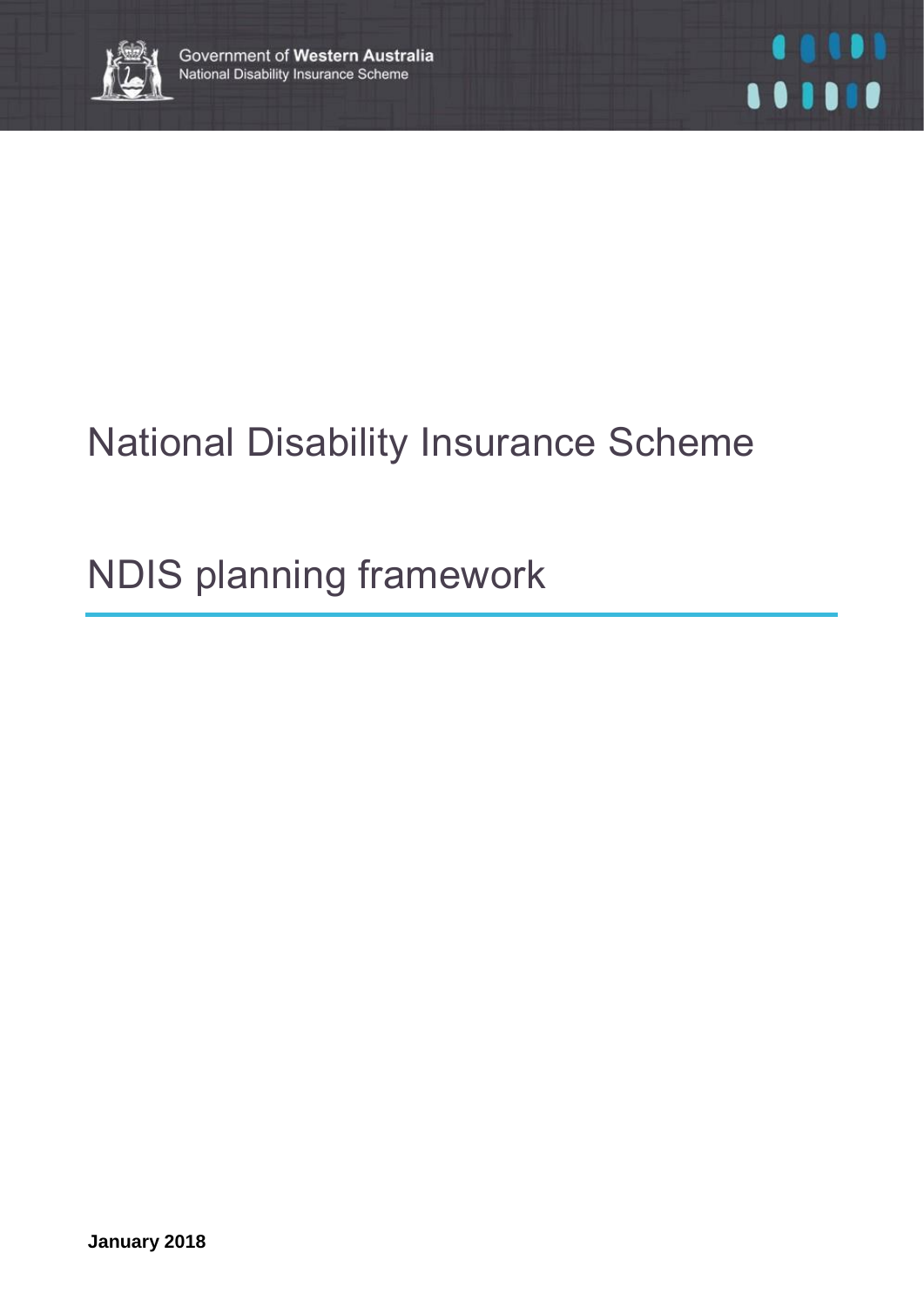## **Contents**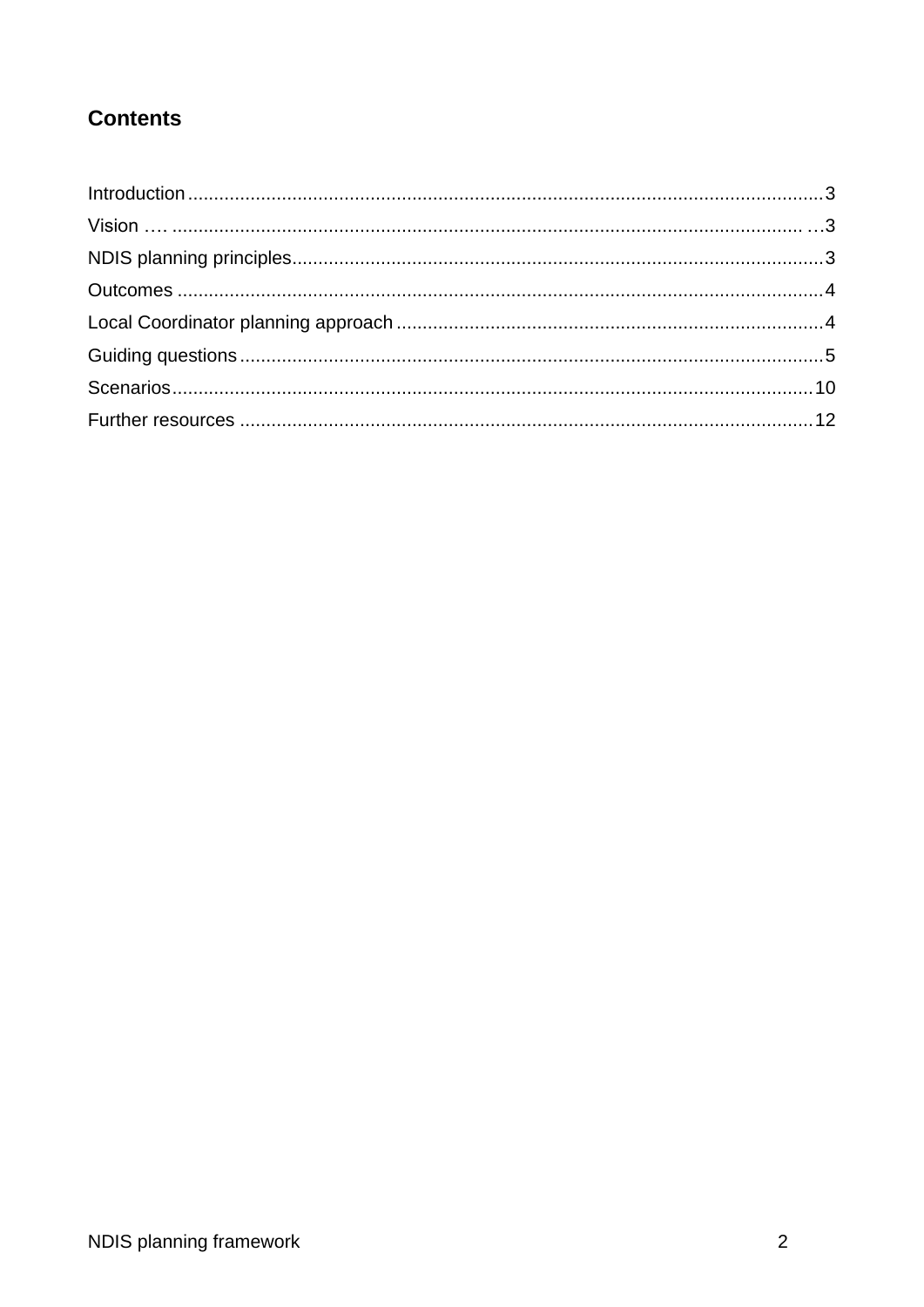# **Introduction**

The National Disability Insurance Scheme (NDIS) offers people with disability, their families and carers, the opportunity to design, choose and control the supports and services they need to live a good life in their local community.

Planning is central to the NDIS approach. During the planning process, individuals and their families and carers are supported to explore possibilities, plan for the future and achieve their individual goals for a good life by providing clarity in direction. The resulting plan will reflect each person's chosen pathway. The plan will be flexible, responsive to challenges and changes in the person's life, and incorporate strategies tailored to their skills, strengths and need for support.

This Planning Framework has been designed primarily for Local Coordinators, to support them during the NDIS planning process. It includes guiding questions, example scenarios and resources which can be drawn on as needed.

This document can also be used by individuals, families, carers, service providers and others who wish to learn more about the NDIS planning approach. However, it is recommended that this be read in conjunction with 'A guide to planning in NDIS' (refer to the Further Resources section at the end of this document).

## **Vision**

People with disability, their families and carers will be able to exercise genuine choice and control over the supports and services they need to live a good life in their local community.

# **NDIS planning principles**

- The person with disability is central to the planning and decision-making process.
- Planning is based on the person's wishes, capabilities, and strengths and will provide greater opportunities in the future.
- Planning leads to a more satisfying and secure life and includes safeguards to address vulnerability, enabling the person to take risks and make mistakes.
- Family, friends and other people who are important to the person are encouraged to be involved in planning.
- Planning is flexible, outlining realistic, achievable goals and strategies that are renewable and reviewable.
- Planning encourages the use of informal and local community connections ahead of formal, paid supports and services.
- Planning acknowledges the uniqueness and diversity of each person including culture, lifestyle and religious beliefs.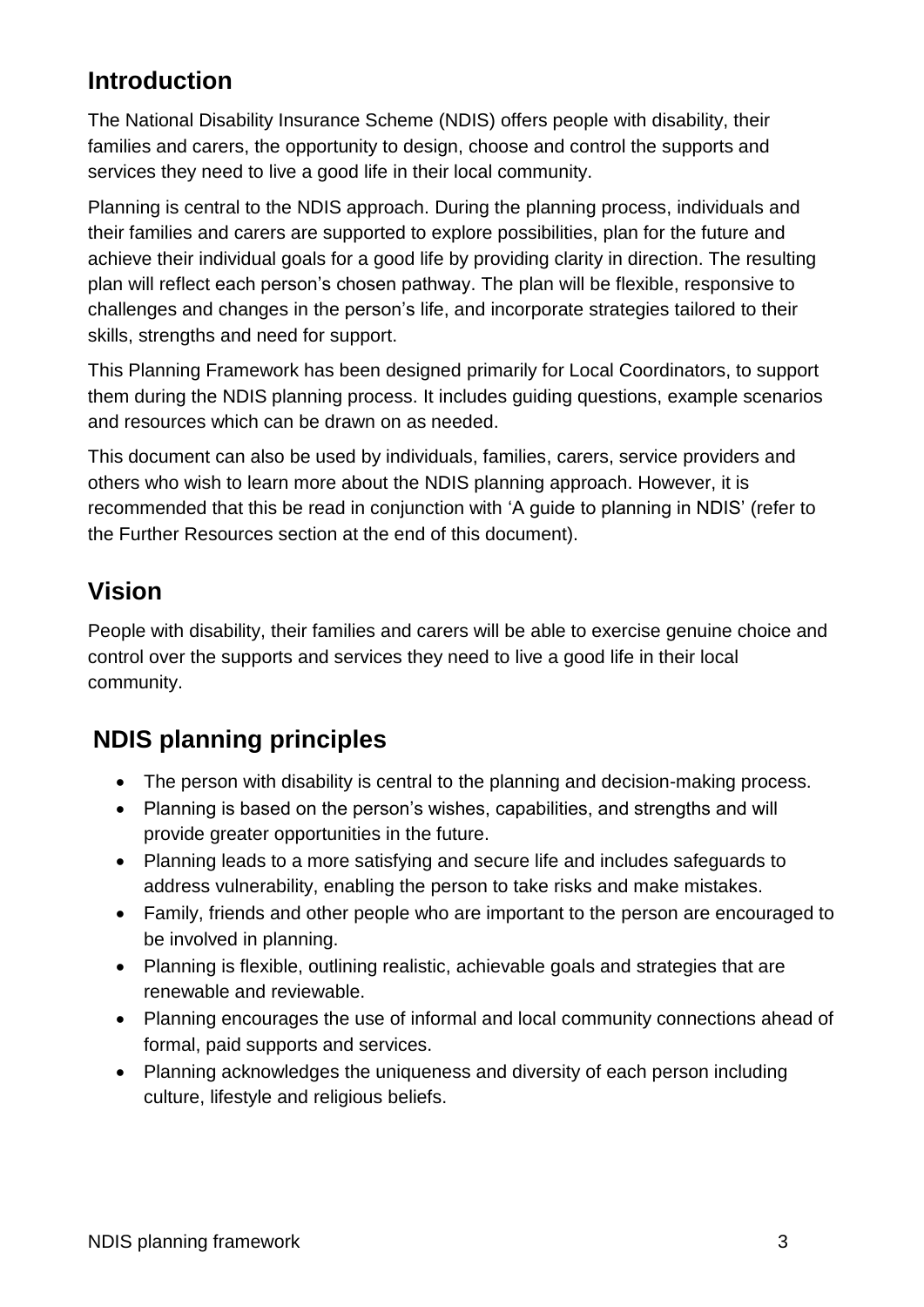## **Outcomes**

Individualised planning supports people with disability, their families and carers to:

- choose how their life will unfold
- identify opportunities to belong and make a valued contribution
- develop their relationships and their connections within the local community
- develop their talents and potential
- adopt valued community roles
- feel safe, secure and confident in their future
- access the support they require to achieve their goals

# **Local Coordinator planning approach**

The NDIS approach recognises everyone's need to have a meaningful life, where what is important to each person is most valued and central to their plan. This approach is based on universal human rights to be respected, experience a range of valued roles, be part of welcoming communities, enjoy every day experiences and tackle challenging opportunities.

In planning, the Local Coordinator develops a respectful partnering relationship with the individual and their family and carers, to ensure they understand the person within the context of their family and community. Planning is based on a series of future-oriented conversations where the person with disability is supported to consider how their life is, how they would like it to be, and what it would take for them to get there.

The Local Coordinator supports people with disability, their family and carers to explore strategies which will assist them to achieve their goals (for example, by providing tailored information and suggestions for a range of options to consider). They will also take care to focus on the person's skills, passions and strengths as the foundations for planning their future.

NDIS planning may take place over time through a series of conversations. When the time is right, some practical, achievable steps will then be developed together, should the person require. Local Coordinators are there to support people as much or as little as needed throughout the planning process.

Existing support arrangements (e.g. family, friends and local connections) will form the foundations of their plan and be linked to the individual's goals. However, sometimes additional support may be required for people to achieve one or more of the goals in their plan. The Local Coordinator will assist in formulating a clear rationale as an integral part of the person's plan, which supports a request for funds if required.

The Local Coordinator has an ongoing role in assisting people to:

- review their progress towards their goals
- keep their plans on track
- realign their plans to their changing lives, changing goals or unexpected difficulties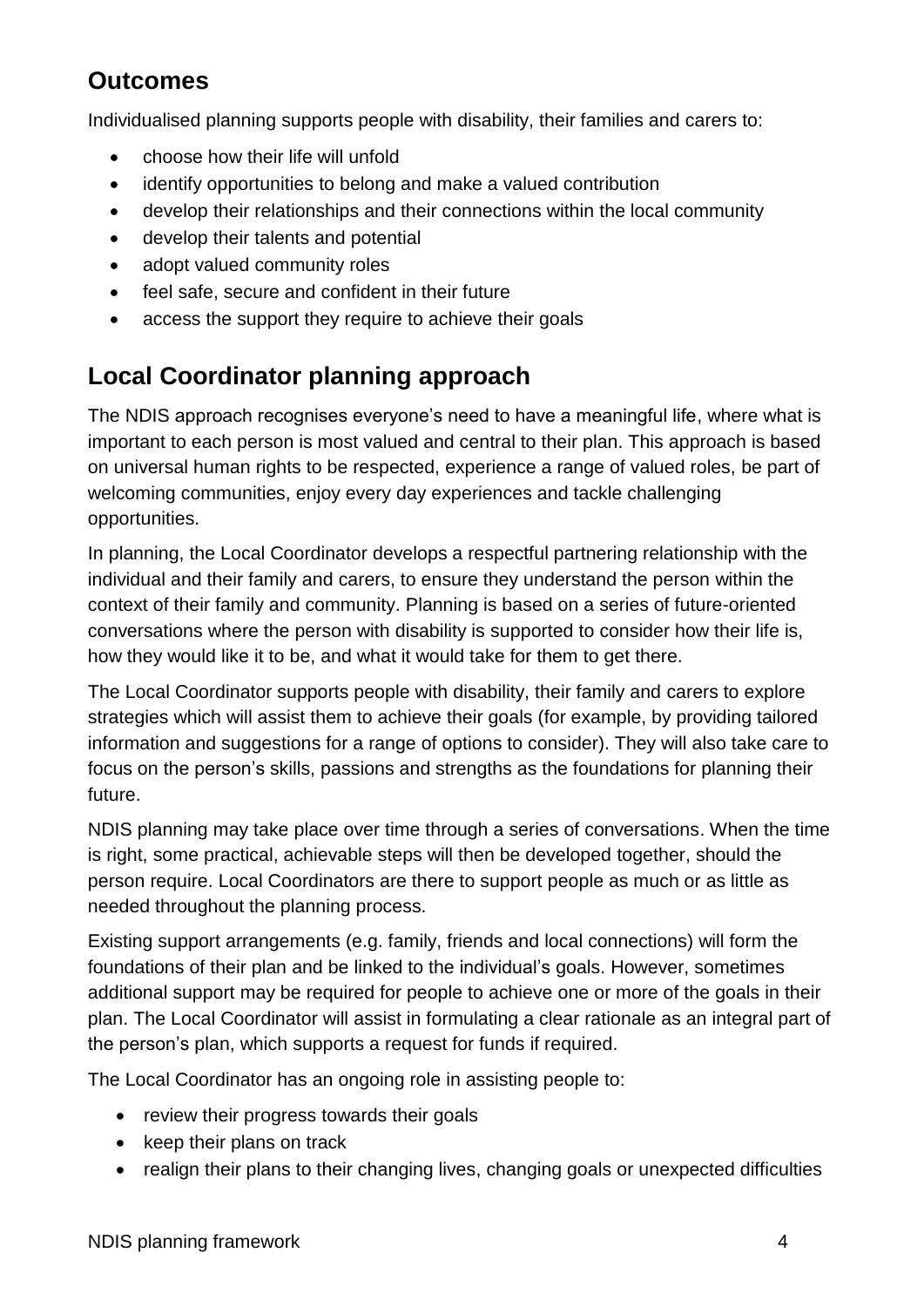# **Guiding questions**

The NDIS planning process is personalised, future-focused, responsive and reviewable. It is underpinned by a trusting relationship between the person with disability, their family, carers and a Local Coordinator. The relationship may take time to establish and requires ongoing engagement. The person with disability can choose to involve others in this process (for example, family, carers, friends, support workers, local community members, and trusted staff from specific service providers or mainstream organisations).

The person with disability is central to the process and takes control of their plan to the extent that they wish. Their plan for a good life will be developed from their responses to the following guiding questions:

- 1. How would I like my life to be? (Vision)
- 2. My story (What is your current situation?)
- 3. What would I like to build on? (Long-term goals and Plan goals)
- 4. How can I make this happen? (Support strategies)

The plan will reflect the individual's aspirations and goals, their current circumstances, and clear pathways to achieving their goals.

A selection of planning tools attached to each question is included as a resource for Local Coordinators to assist with initiating conversations.

**Please note:** All efforts have been made to acknowledge sources of these tools, many of which have been adapted. NDIS acknowledges the wisdom of such thinkers as John O'Brien and Michael Kendrick that is embedded in this framework. Disability Services would particularly like to thank Helen Sanderson and Associates, Jane Sherwin, Heather Simmons, Department of Communities and the Mental Health Commission for their interest and permission to use their material.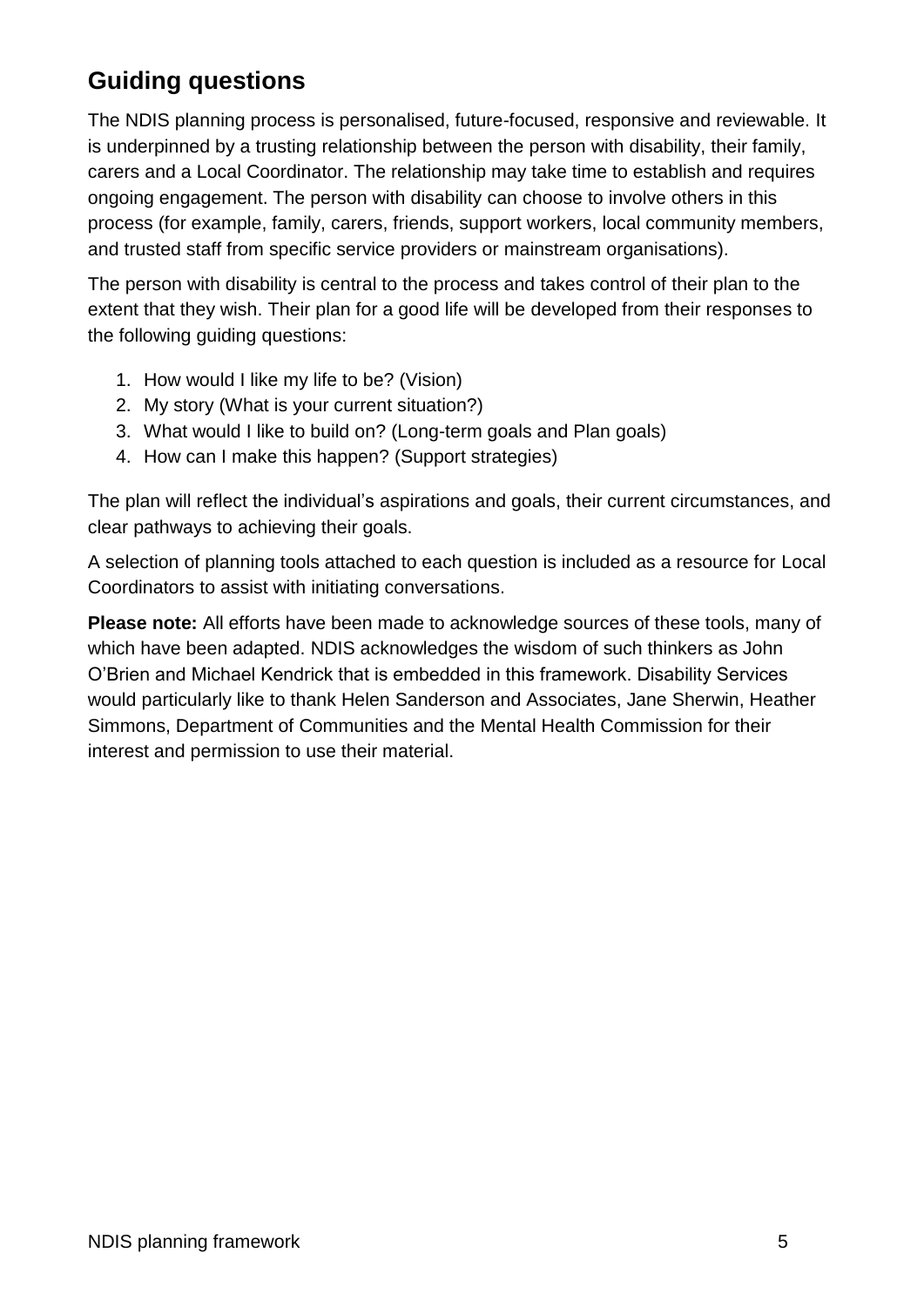#### **1. How would I like my life to be? (Vision)**

This question addresses a person's need for meaning and purpose in their life. It opens up thinking about hopes and dreams. It is a series of conversations about possibilities and what the person and their life might become. It is intended to develop a complete picture of their idea of a good life. Opportunities that may never have been considered can be introduced.

The following may help to start these conversations:

- o What makes life worth living?
- o What does an interesting and fulfilling life look like for me?
- o If everything were going well for me, what would it look like? What would I be doing?
- o Who would I like in my life? (I may not have met them yet)
- o What other things have I dared to dream of?
- o What is especially important to me?
- o Who do I admire? Why is that?
- o How would I like to be thought of?
- o What does my ideal day look like?
- o What is a bad day like for me?
- o Have I ever thought of-------?
- o I wonder whether-------?

#### **Suggested resources:**

- Balanced life model
- $-$  Great day/bad day
- Person Centred Planning PATH
- Three Houses
- Visualisations/imagination/drawing e.g. place of relaxation, happiest time etc.

#### **2. My story (What is your current situation?)**

These conversations focus on a person's identity in the context of their family, community and their experiences. The aim is to develop a shared understanding of how the person's life is now, who is in their life, how they spend their time and how they feel about it. The conversations should focus on the person's uniqueness, their strengths, interests and capabilities, while acknowledging their vulnerabilities and any need for support. Opportunities for change in their life may become apparent.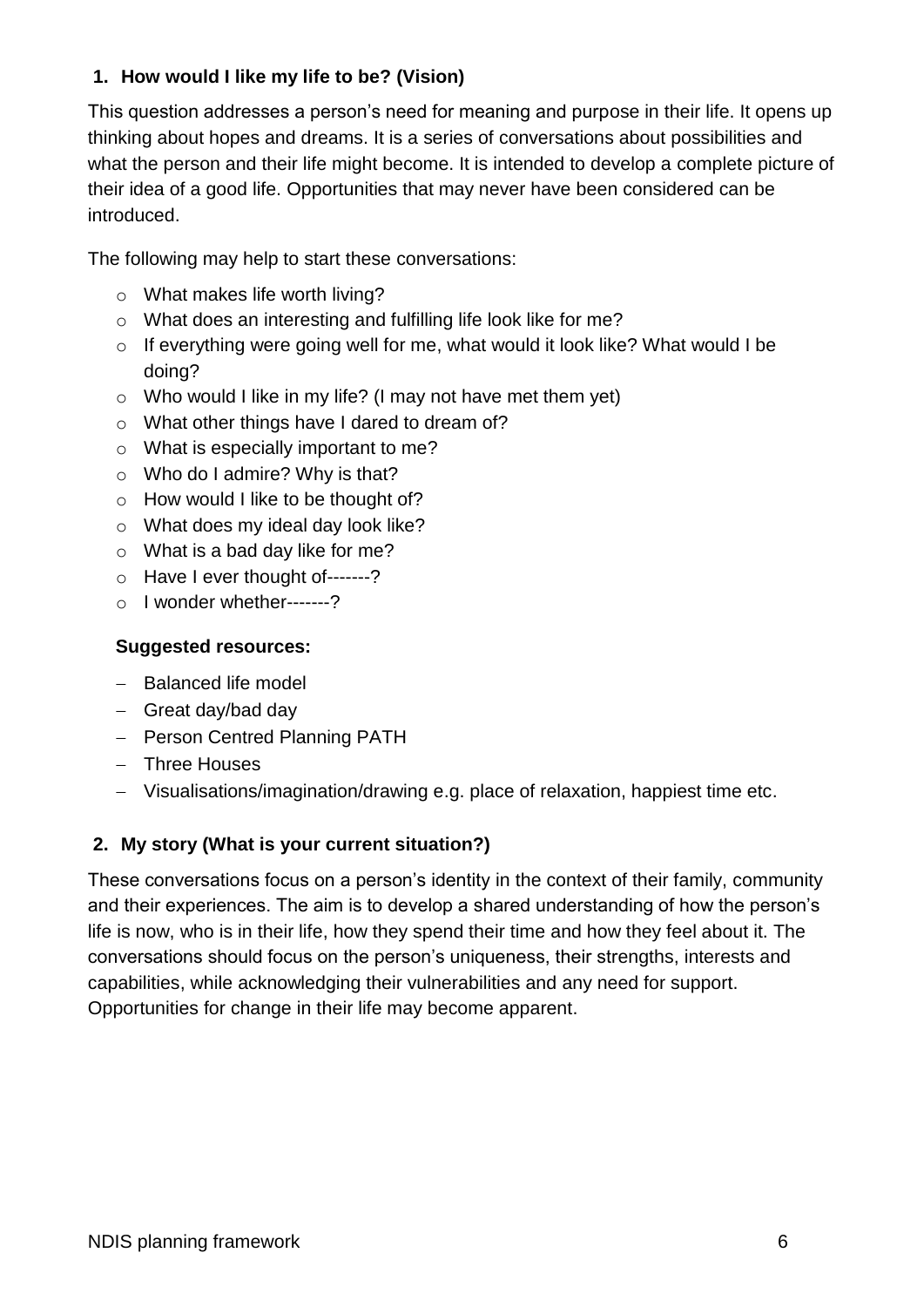Some of the following questions may assist in getting a real sense of who the person is:

- o What has my life been like so far? What phrase would describe how I feel about it?
- o What are some of the key things that have shaped my life?
- o What do I value? (culture, religious beliefs as well as family, friends, pet, home, lifestyle)
- o What am I very proud of? Why is that important?
- o What am I good at? What do I enjoy?
- o What do people like about me?
- o What do I like best about myself?
- o Who are the important people in my life? How are they involved?
- o What am I really interested in? What do I do about my interest?
- o What do I do every day? Why do I do this?
- o How satisfied am I with my life and situation? (For example, my relationships, my opportunities and choices, my health, my occupation, my home, my local community links)
- o What am I not happy about?
- o What makes me feel unsafe? How could I feel safer?
- o What are the challenges or barriers I face?
- o What am I responsible for and who am I responsible to?

#### **Suggested resources:**

- Building a one page profile (includes what people appreciate about me, what is important to me, how to support me)
- Communication chart
- Gifts and talents poster
- Gifts poster #1
- $-$  Map the story
- Relationship circles
- Roles stocktake
- Weekly diary

#### **3. What would I like to build on? (Long-term and plan goals)**

A **long-term goal** is something the person with disability wants to achieve into the future. Long-term goals are usually at least several years away.

A **plan goal** is a concise description of what the individual wants to achieve by the next plan review date.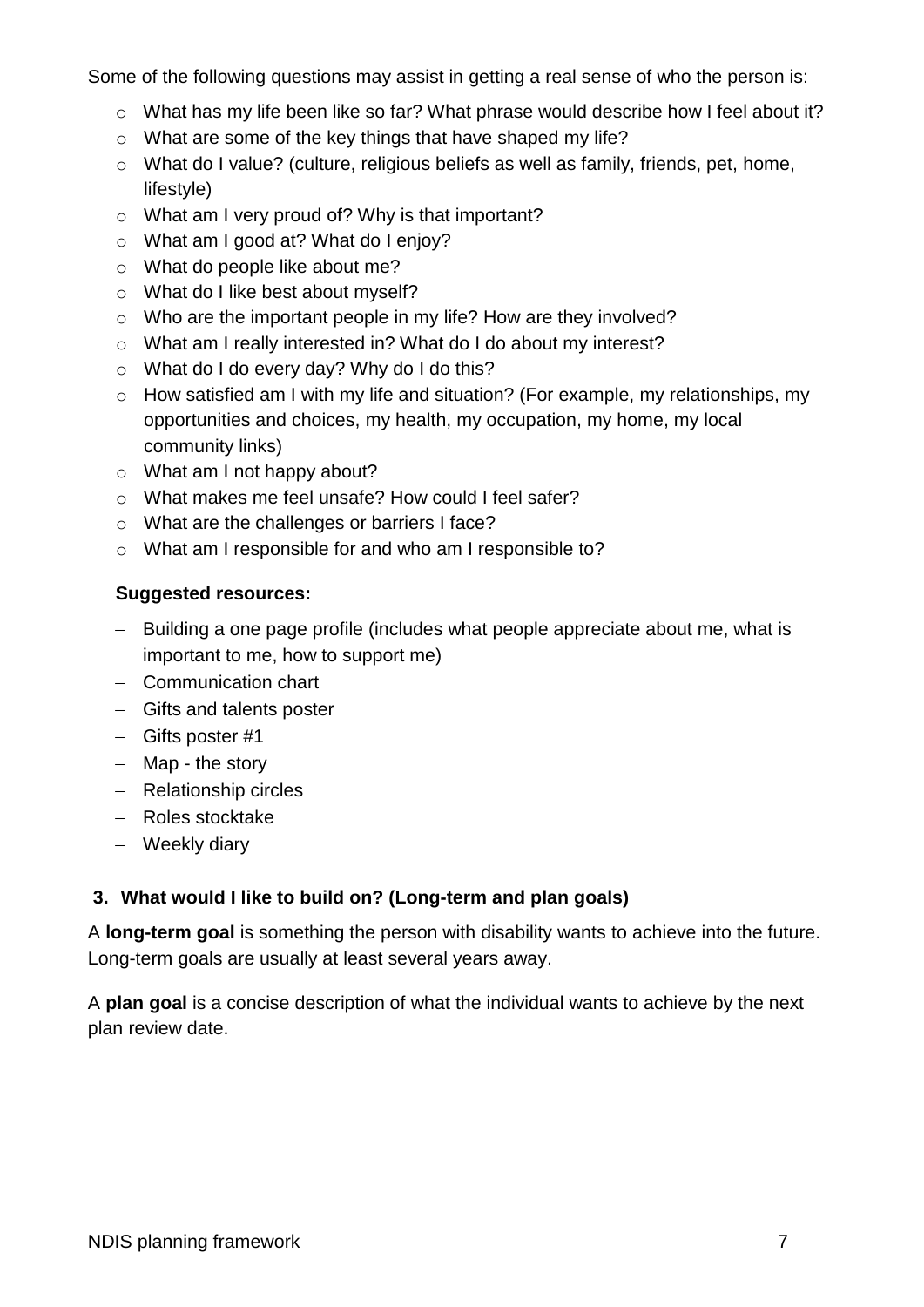From the earlier questions the person with disability, their family, carers and supporters will have a picture of what a better life looks like to them. People may choose to tackle one or more elements to develop or change. This question aims to engage the person's enthusiasm for a better life and translate this into the goals that they would like to achieve. It focuses on what the person thinks should be built, what should be retained, and what should be reduced in their life.

An example of a good plan goal might be:

Aaron would like to develop his meal preparation and cooking skills (3<sup>rd</sup> person)

Or

I would like to develop my meal preparation and cooking skills (1<sup>st</sup> person)

Questions that may assist include:

- o What do I need to thrive, not just survive?
- o What motivates me?
- o What do I look forward to?
- o What challenges me?
- o What do I want to achieve?
- o What is most important to me right now? What would make the most difference to my life? What are my priorities?
- o What is working well now? How will I maintain this?
- o What skills, experience, interests and qualities would I like to build on?
- o What do I really dislike in my life at present?
- o What am I worried about? What am I frightened of?
- o What information or experience do I need to make the right choice for me?
- $\circ$  If I could offer myself a reward what would it be?

#### **Suggested resources:**

- Factor of ten and planning for roles (includes example)
- Mapping my community (includes example)
- People, places, activities
- Presence to contribution (includes example)
- Satisfaction wheel

#### **4. How can I make this happen? (Support strategies)**

**Support strategies** are the actions or activities that will be implemented to achieve a particular plan goal. A strategy needs to be linked directly to a goal to enable the goal to be achieved within the agreed timeframe.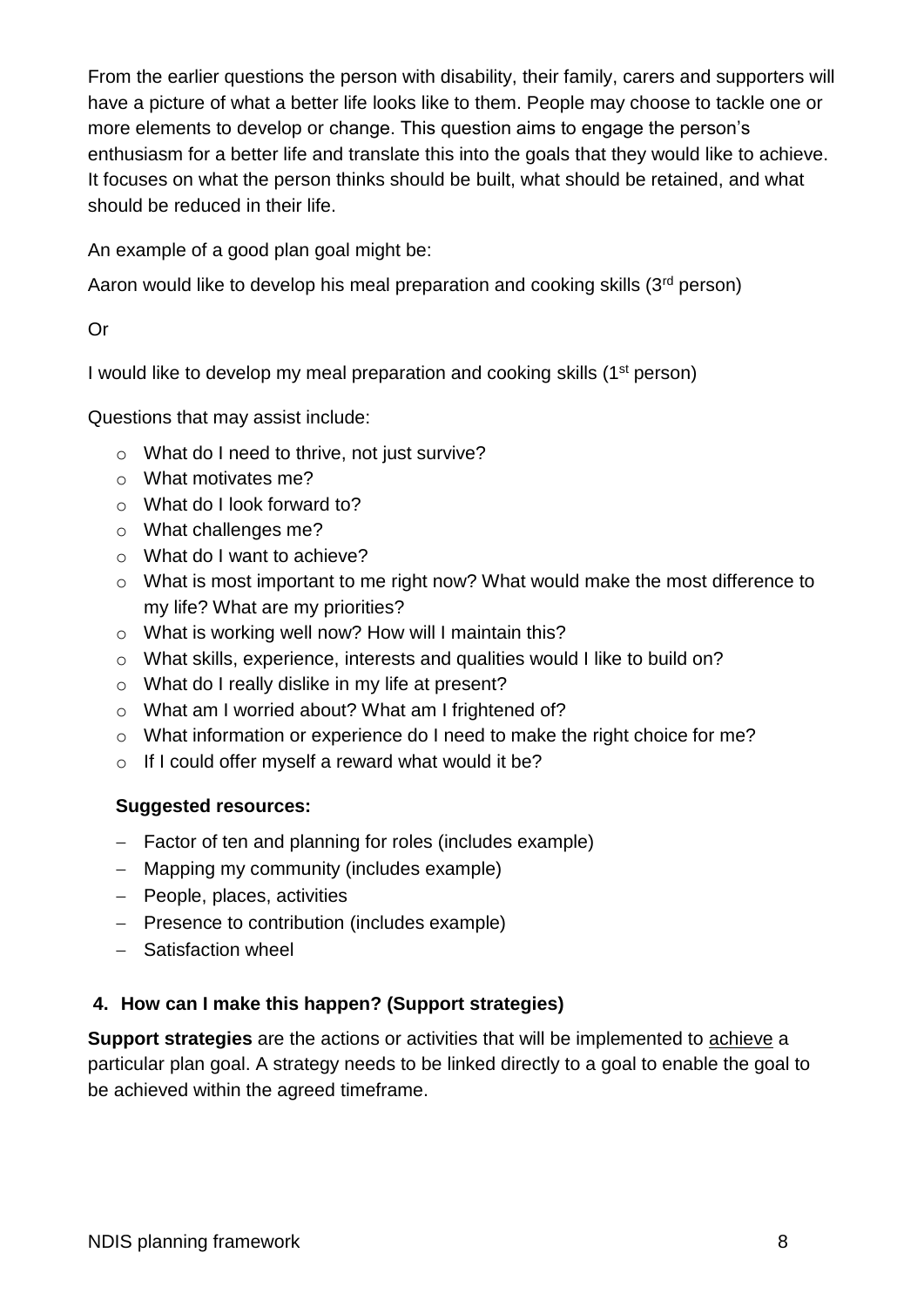This question leads to discussion of how goals can be achieved, what steps best suit the person's chosen outcome, who could be involved, and when these actions can be undertaken. This part of the plan should be practical and steps should be attainable. It must link inextricably with the preceding parts of the plan. The person and their family's existing connections, local friendships and support, and what is already working well should be central to their plan.

New and different opportunities to engage these connections in the person's life should also be considered. People should think about the idea of "just enough" support to achieve their goals*.*

An example of a good strategy might be:

Aaron will learn how to prepare and cook a range of meals by following step-by-step visuals; and through regular opportunities to practice. (3rd person)

#### Or

I will learn how to prepare and cook a range of meals by following step-by-step visuals; and through regular opportunities to practice. (1<sup>st</sup> person)

The following questions may assist in the development of a clear, comprehensive action plan:

- o What will it take to help me build a better life in my community?
- o What will I do to make the changes I would like?
- o What will others do?
- o How will I increase and strengthen relationships and connections? Where in the community might be a good place to start?
- o What extra opportunities might there be for me in the community?
- o What will I continue?
- o What will I start doing?
- o What will I stop doing?
- o Which of my skills, experiences or knowledge do I want to build?
- o What kind of support do I need to help me do what? How will I make sure I have "just enough" support?
- o When and how often do I need help?
- o What are the challenges in supporting me?
- o When would I like these changes to happen by?
- o What are my first steps?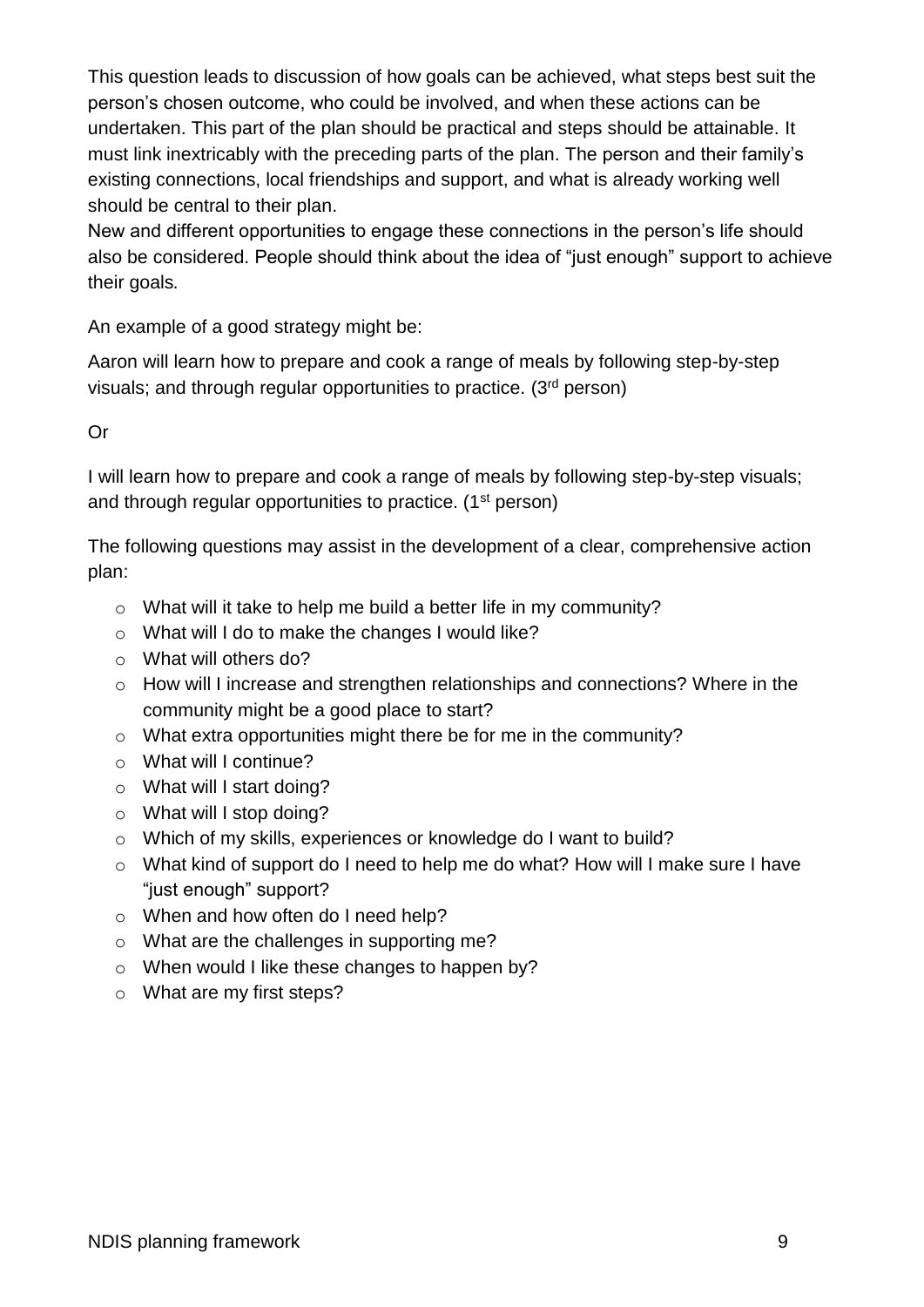#### **Suggested resources:**

- Capacities, opportunities, roles, brainstorming, good ideas, first steps
- $-$  Decisions in my life
- Domain of need
- Everyday lives checklist
- Hopes and dreams to action
- Identifying vulnerability
- Next steps
- Support planning
- $-$  Support planning  $-2$

## **Scenarios**

#### **Example One**

**Tom**, a school leaver in 2014, has some ideas about his future. He would like to get a job, and eventually move out of home like his older brother. He has an interest in cars and thinks that he might like to try something arty as he enjoyed art at school.

Tom is rather bored with his current lifestyle and feels lonely. He enjoys some recreational activities with his support worker but he is frustrated because he never gets to know anyone else, and he finds it hard to catch up with his old school friends. He also feels that his life is not going anywhere and it depresses him to think nothing may ever change.

A Local Coordinator supports Tom, with help from his family, to develop a plan that captures his dreams for his future, and the goals and first steps they will take to achieve them. Tom decides to start doing some volunteer work with support, and explore opportunities for training through TAFE and other courses in the community. He hopes this will help him gain skills to enhance his employment opportunities, help him to meet more people who share his interests, and increase his contribution to his community. Tom knows of a cousin who is also interested in cars, so he decides to visit the Speedway regularly with his cousin, and consider photography classes at the local centre. He thinks he might take pictures of cars at the Speedway.

Tom will review his plan regularly with his Local Coordinator, explore how he is going with his goal of employment, and plan towards moving out of his family home in the future.

### **Example Two**

**Kathy** is five and lives with her mother, Helen. Kathy has loads of energy and enjoys being outside climbing jungle gyms and running about. Kathy has started school this year and hopes to make friends who will invite her to play dates and parties. Helen would also like to get to know the mothers at the school and join them for coffee and after school outings.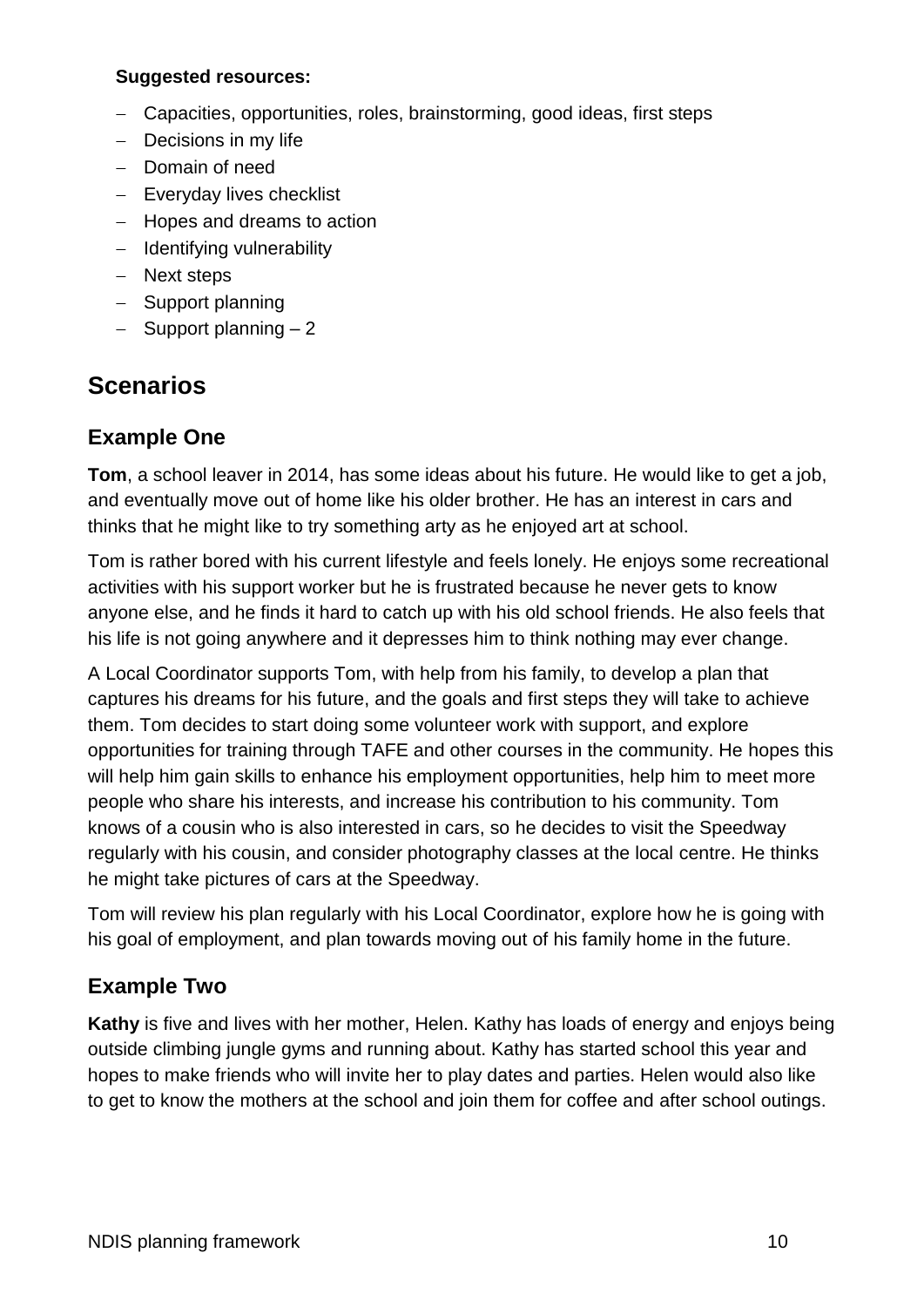Helen and Kathy have become very isolated over the year. Helen has become estranged from her extended family and she stopped going to playgroup because she could never feel relaxed due to Kathy's behaviour, which can be unpredictable.

Helen also reports that Kathy does not seem to benefit from the therapy that is offered although she has seen that therapy makes a difference for other children. Helen just feels she is lurching from crisis to crisis and any help she gets, she perceives as disjointed. Helen would love to have the energy, time and space to work out how to make changes in her life so that she and Kathy could take advantage of support that is offered.

Since Helen and Kathy cannot identify any friends or family members who could help, a Local Coordinator supports Helen to talk to the lady who works at the local deli, as she seems particularly fond of Kathy. The lady agrees to have Kathy at her home once a week, and while there, Kathy joins in her family's activities and plays in the backyard on the trampoline and climbing frame. This gives Helen some time and space for herself. After a few weeks Helen says that she feels ready to chat with the Local Coordinator about other things that could make a difference in Kathy's and her life. Helen and the Local Coordinator decide to work together on a plan for the next 12 months.

The plan includes ideas about the family making some local friends and connections: Helen will volunteer at the school uniform shop to begin with, invite a child to play with Kathy once a fortnight and have support to gradually introduce Kathy to an after school gym class at the local recreation centre. In addition, Helen requests support to help her establish predictable routines for Kathy at home, and decides to ask the therapy provider at their next session for help in this area. The plan also provides support for Helen to explore her own interests for future friendships that may lead to valuable connections for future employment.

The Local Coordinator stays in regular contact with Helen and Kathy. At the end of the year, Helen reviews their NDIS plan, identifies some things that have changed for the better and feels more confident, in control and ready to consider next steps.

### **Example Three**

**Christina** is 34 years of age and has a psychosocial disability as well as an intellectual disability. She sees a psychiatrist regularly but has no frequent contact with her family. As a young adult Christina experienced periods of homelessness and a number of abusive relationships, but she is now settled and living in a unit. Christina is a talented artist and enjoys working on art projects most days. Christina experiences frequent mood swings and has difficulty managing her health issues as well as completing daily household tasks and managing her finances.

With support from her Local Coordinator, Christina has been able to develop a plan, which clearly outlines her goals. She would like to manage her health and home better, to further develop her artwork, lose weight, get fit and meet people with similar interests.

Christina now receives weekly support to assist her to clean her unit, deal with correspondence, attend specialist appointments, do the grocery shopping (including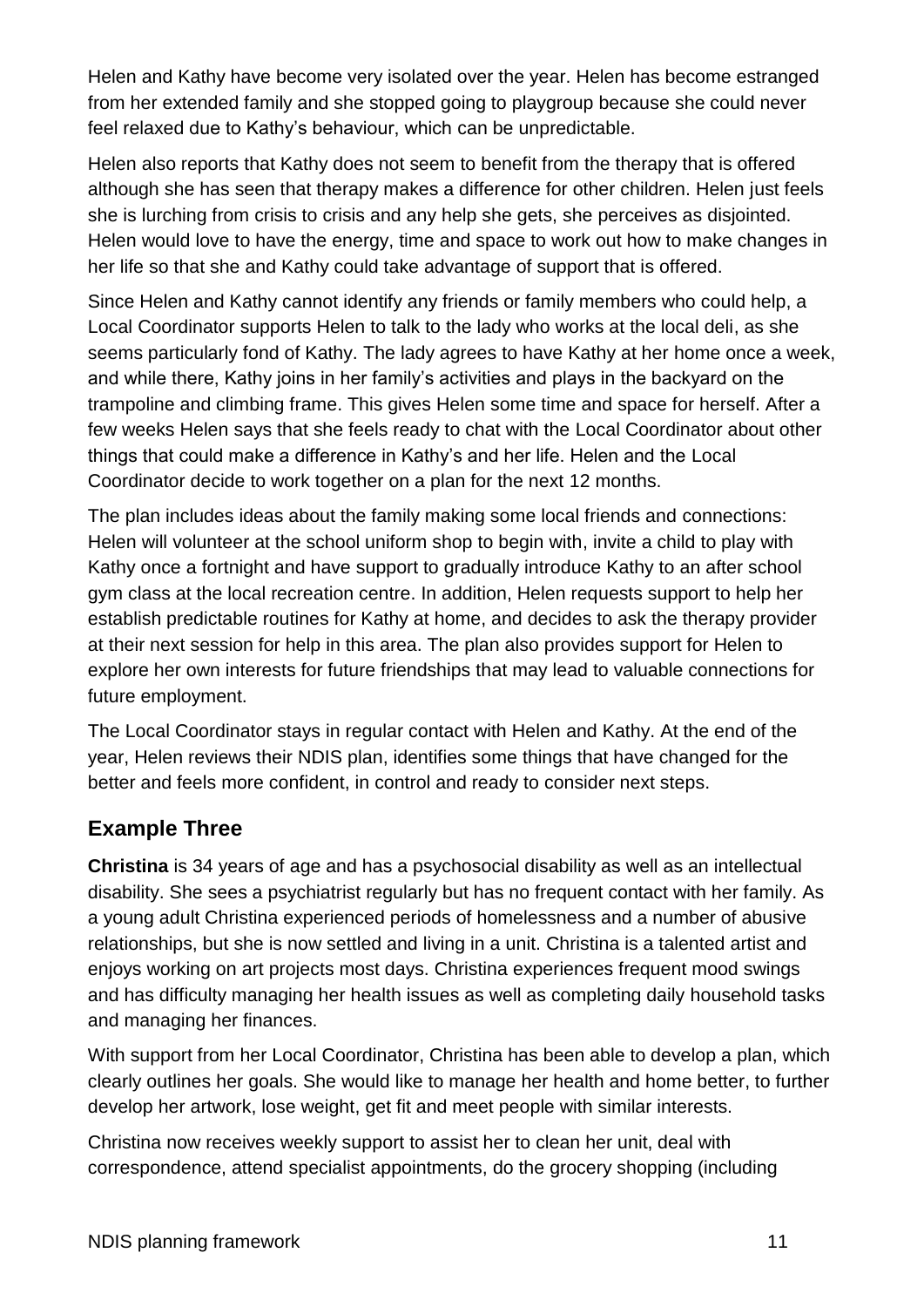support with making healthy food choices) and develop her budgeting skills. She has a public trustee to assist with her complex financial affairs. One of Christina's neighbours has agreed to help her manage the maintenance of her unit, particularly when rent inspections are due. In-home support is also provided on a weekly basis to assist Christina to administer prescribed medications and to develop a nightly relaxation routine.

Christina has connected with Meals on Wheels to ensure she has one healthy meal per day and she has joined a weekly walking group. She has been assisted to enroll in a group fitness class and is being encouraged to regularly attend the gym independently. Christina is now receiving support from an art mentor, and she attends the local art and crafts group on a weekly basis. This has helped Christina to meet new people who also share her love of art.

## **Further resources**

- A Guide to Planning in the NDIS is available on the Disability Services website: [www.disability.wa.gov.au](http://www.disability.wa.gov.au/) > NDIS > Individualised planning
- Ageing, Disability and Home Care (ADHC) is part of the Department of Family and Community Services and has examples of planning tools used within a government policy framework in Australia. Go online to [www.adhc.nsw.gov.au](http://www.adhc.nsw.gov.au/) > Publications > **Policies**
- Circles of Support: [www.circlesnetwork.org.uk/](http://www.circlesnetwork.org.uk/) Circles Network uses person-centred planning tools to facilitate inclusion in the community.
- Examples of families leading Person Centred Planning is located here: [www.familiesleadingplanning.co.uk/](http://www.familiesleadingplanning.co.uk/)
- Fierce Conversations: Achieving success in work and in life, one conversation at a time – Susan Scott (2011). Focuses on overcoming the barriers to meaningful conversations.
- Helen Sanderson's website includes references to a range of planning resources: [www.helensandersonassociates.co.uk](http://www.helensandersonassociates.co.uk/) > Person-Centred Practices
- Jane Sherwin's website includes articles, training and resources. Go to: [www.sherwinconsulting.com.au](http://www.sherwinconsulting.com.au/)
- John O'Brien and Connie Lyle O'Brien's website offers articles, tools, training and planning resources. Go to [www.inclusion.com](http://www.inclusion.com/) > Inclusion Network
- Learning to Lead: A guide to planning supports and resources for your child and family; for more information go to [acd.org.au](http://acd.org.au/) > Resources
- Paradigm is a UK based organisation supporting individualised planning. Go to [www.paradigm-uk.org](http://www.paradigm-uk.org/)
- Planning for the future: People with disability booklet is available from the Department of Social Services: [www.dss.gov.au](http://www.dss.gov.au/) > Disability And Carers > Publications & Articles > Planning for the future: People with disability booklet